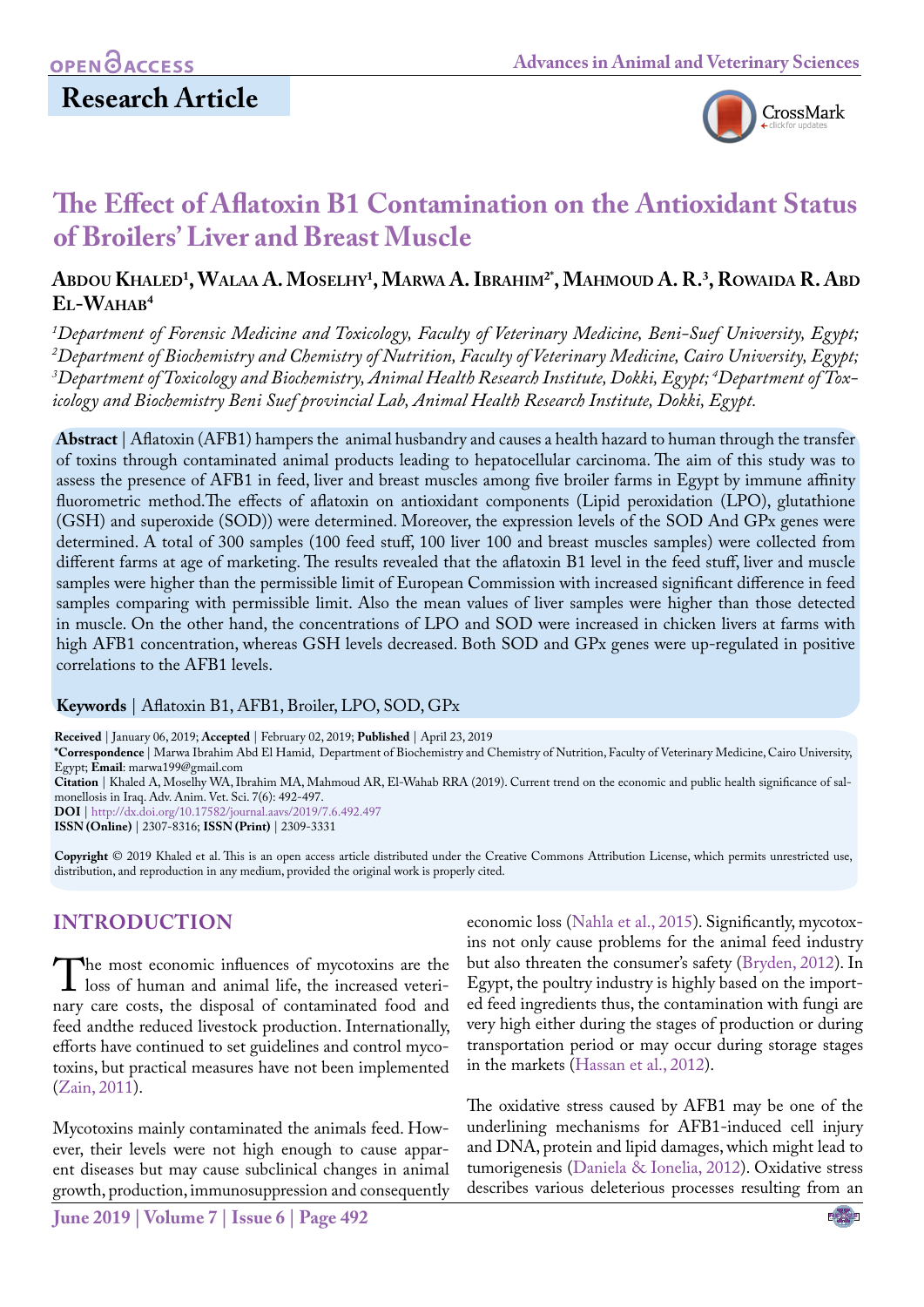## OPEN **OACCESS**

imbalance between limited antioxidant defenses and the excessive formation of ROS **(**[Hossam El-Din, 2013](#page-4-4)**)**. The cell can tolerate a small and moderate amount of oxidative stress which, under normal conditions are cleared from the cell through antioxidant molecules [\(Halliwell & Gutter](#page-4-5)[idge, 2007\)](#page-4-5). This study aimed to evaluate the prevalence of aflatoxins among broiler farms in Beni-Suef province and determine the effect of AF1 on the antioxidant status. We examined feed, liver and muscle samples.

## **Materials and methods**

## **STUDY AREA**

Five poultry farms were selected from West, North, South and Central of Beni Suef province respectively [Ehnasiadistrict (farm 1), Naser district (farm 2), Bebadistrict (farm 3), New Beni Suef (farm 4) and Beni Suefdistrict (farm 5).

### DATA COLLECTION

This survey was conducted between July and September 2017. A questionnaire was collected from each visited farms which focused on the information of the general farm management ([Table 1](#page-2-0)).

### **Samples Collection**

A total of 100 feedstuff samples and broiler chickens were collected from the five broiler farms at the age of marketing (40 days). The breast muscle and liver samples were taken after slaughtering.All collected samples were frozen at -80 $\rm ^{o}C$  till the time of analysis.

#### **Determination of Aflatoxin B1 Residuesin Feed STUFF, LIVER AND MUSCLE SAMPLES**

The VICAM AflaTest immunoaffinity fluorometric method [VICAM, \(1997\)](#page-5-1) was used according to [Hansen \(1993\).](#page-4-6)

#### **Determination of the Antioxidant Status in Liver Homogenate**

Determination of lipid peroxidation content (LPO) was done according to the method of [Yagi, \(1987\)](#page-5-2) while determination of Glutathione (GSH) content was performed according to the method of [Beutler et al. \(1963\).](#page-4-7) The estimation of SOD activity was done according to the method of [Marklund & Marklund \(1974\).](#page-4-8)

## **Quantitative Real-Time Pcr Analysis of Gpx and Sod Genes**

A 100 mg of liver tissue was used for total RNA extraction using a Total RNA Extraction Kit. After confirming the concentration and purity of RNA, (Reverse transcriptase) RT-PCR was performed using M-MuLV Reverse Transcriptase (NEB#M0253) [\(Abdel Aziz et al., 2018](#page-4-9)). Quantitative assessment of c-DNA amplification for each gene was performed relative to beta-actin (ACTB) by a fluores-

**June 2019 | Volume 7 | Issue 6 | Page 493**

### **Advances in Animal and Veterinary Sciences**

cence based real-time detection method with a fluorescent SYBR Green dye (Thermo Scientific, Cat. No. K0221). The sequence of primers sets used for qRT- PCR analysis of gene expression were designed using primer 3 program. Glutathione peroxidase (GPx) (NM\_001277853.2) Forward:-GATGACCAACCCGCAGTACA Reverse: AGCTTTGAAAACATCGGGCG Superoxide dismutase (SOD) (NM\_204211.1) Forward:- TACAGCT-CAGGTGTCGCTTC Reverse: GCGAAGGAAC-CAAAGTCACG. Changes in the concentration of the product were assessed by measuring the fluorescence level during the elongation phase of PCR. The real-time PCR conditions were performed as follows: 95 °C for 5 min (initial denaturation) and then 40 cycles at 95 °C for 15 s, 60 °C for 20 s, and 72 °C for 15 s. After the final cycle, the melting curve analysis of all samples was performed through one cycle of 95 °C for 15 s, 58 °C for 15 s, and 95 °C for 15 s. B-actin is used as internal control [\(Afifi et](#page-4-10)  [al., 2018\)](#page-4-10). Negative controls that were free of the template were included in each experiment. Each qRT-PCR was performed with three biological replicates and each biological replicate was assessed three times [\(Kamel et al., 2018](#page-4-11)). The comparative 2−ΔΔCTmethod was used to calculate the relative transcription levels [\(Ibrahem and Ibrahim, 2014](#page-4-12)) using Mxpro software Stratgene ([Morgan et al., 2017\)](#page-4-13).

#### **STATISTICAL ANALYSIS**

Data were subjected to statistical analysis using the One-Way Analysis of Variance as a Complete Randomized Design (CRD) using the general linear model's procedure of statistical analysis software (SPSS 16 for windows). The means showing significant differences (P<0.05) were compared using Duncan's Multiple Range Test (DMR).

## **Results**

#### **Aflatoxin B1 Concentrations**

The mean values of AFB1 in the feed ([Table 2](#page-2-1)) were significantly higher in all examined farmsin comparing with the permissible limit of the European Commission, 2003  $(20\mu g/kg)$ .

Moreover, the mean values of AFB1 in muscles samples ([Table 2\)](#page-2-1) were significantly higher than the permissible limit of the European Commission (EC) No 1881/2006 (5μg/kg). The highest significant difference was detected in farm 2.

In the other hand, the mean values of AFB1 in liver samples were higher than the permissible limit ofthe European Commission (EC) No 1881/2006 (5μg/kg) in farm 1,2 and 5. The farm 3 and 4 recorded non-significant higher values than the permissible limits.

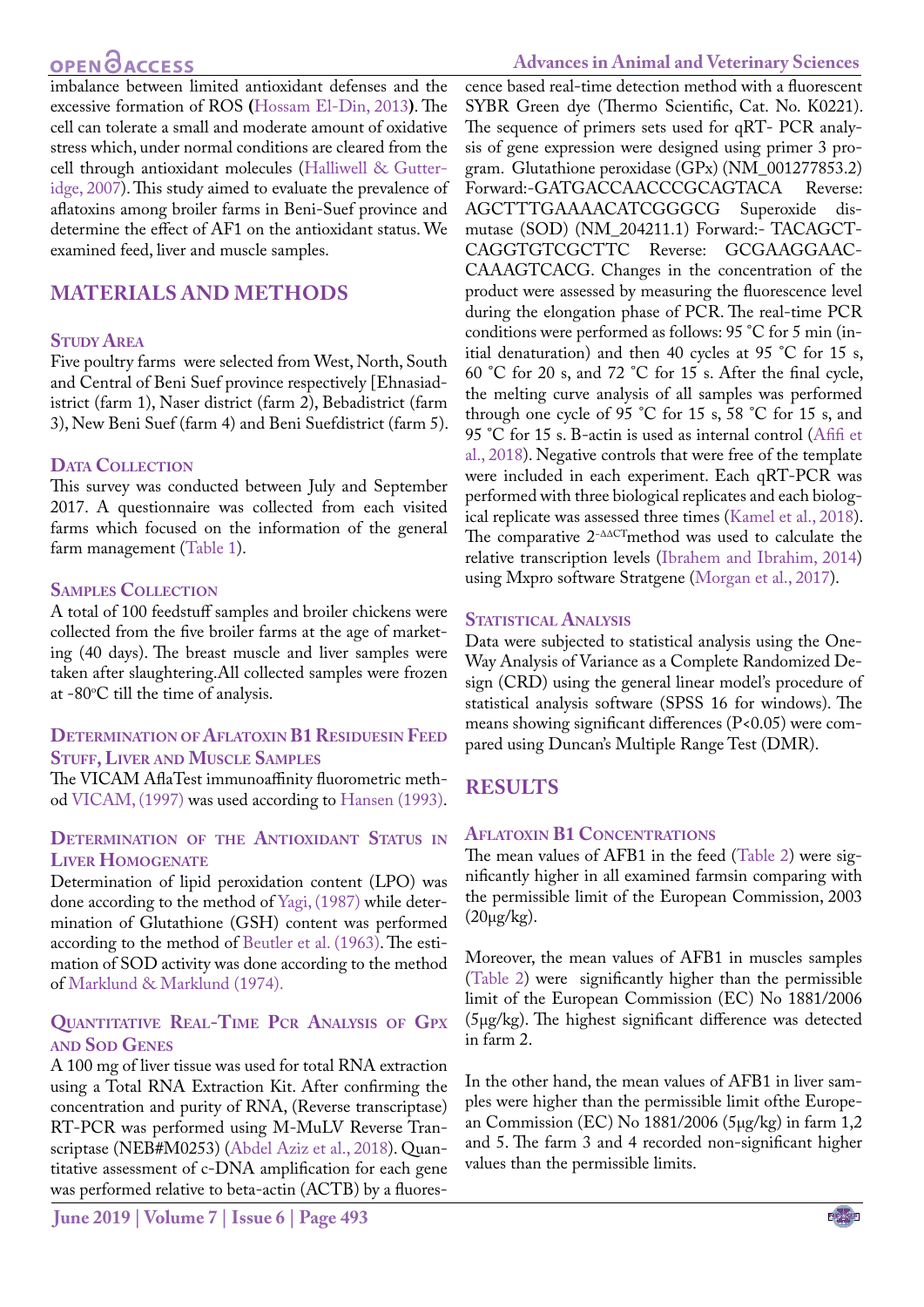#### **ACCESS Advances in Animal and Veterinary Sciences Table 1:** The data collected from the farms

<span id="page-2-0"></span>

| Item                                         | Farm 1                                                                                 | Farm 2                                                                                                        | Farm 3                                                                                                                | Farm 4                                                                                                                                                | Farm 5                                                                                                                                                |  |
|----------------------------------------------|----------------------------------------------------------------------------------------|---------------------------------------------------------------------------------------------------------------|-----------------------------------------------------------------------------------------------------------------------|-------------------------------------------------------------------------------------------------------------------------------------------------------|-------------------------------------------------------------------------------------------------------------------------------------------------------|--|
| Number of chicken in<br>the farm             | 12000                                                                                  | 36000                                                                                                         | 2000                                                                                                                  | 14000                                                                                                                                                 | 12000                                                                                                                                                 |  |
| Age of chicken at the<br>time of experiment. | 40 day                                                                                 | $40 \text{ day}$                                                                                              | 40 day                                                                                                                | $39 \text{ day}$                                                                                                                                      | $40 \text{ day}$                                                                                                                                      |  |
| Weight of bird                               | $1600 - 2100$ g                                                                        | 1800-2100 $g$                                                                                                 | $1800 - 2000$ g                                                                                                       | 1600-2200 $g$                                                                                                                                         | 1600-2200 $g$                                                                                                                                         |  |
| System of breeding                           | On the floor                                                                           | Battery                                                                                                       | On the floor                                                                                                          | On the floor                                                                                                                                          | On the floor                                                                                                                                          |  |
| System of ventilation.                       | Window and<br>ventilator                                                               | Window and<br>ventilator                                                                                      | Window and<br>ventilator                                                                                              | Ventilator                                                                                                                                            | Window                                                                                                                                                |  |
| Composition of ration<br>and feed additives. | yellow corn-Soy-<br>bean oil-soya-<br>Gluten of corn-<br>Mineral salts and<br>vitamins | yellow corn-Soy-<br>bean oil- Gluten<br>of corn-antioxi-<br>dant-antifungal-<br>Mineral salts and<br>vitamins | yellow corn-<br>Soybean oil-<br>soya- Gluten of<br>corn-antioxi-<br>dant-antifungal-<br>Mineral salts and<br>vitamins | yellow corn-<br>Soybean oil-<br>soya- Gluten of<br>corn-antioxidant-<br>antifungal-anticoc-<br>cidial and clostridia<br>Mineral salts and<br>vitamins | yellow corn-<br>Soybean oil-<br>soya- Gluten of<br>corn-antioxidant-<br>antifungal-anticoc-<br>cidial and clostridia<br>Mineral salts and<br>vitamins |  |
| Frequency of bedding<br>exchange.            | Sawdust change<br>according to the<br>conditions                                       | Sawdust change<br>according to the<br>conditions                                                              | Sawdust change<br>according to the<br>conditions                                                                      | Sawdust change<br>according to the<br>conditions                                                                                                      | Sawdust change<br>according to the<br>conditions                                                                                                      |  |
| Source of water supply.                      | Tap water                                                                              | Tap water                                                                                                     | Tap water                                                                                                             | Tap water                                                                                                                                             | Tap water                                                                                                                                             |  |
|                                              |                                                                                        |                                                                                                               |                                                                                                                       |                                                                                                                                                       |                                                                                                                                                       |  |

The correlation coefficient between the levels of AFB1 residues in feed and their levels in breast muscle and liver.

<span id="page-2-1"></span>**Table 2:** Aflatoxin B1 residues (ppb) in samples collected from Beni-suef province (mean± S.E).

| Item   | Feed stuff                                 | Liver                      | <b>Breast Muscle</b>          |
|--------|--------------------------------------------|----------------------------|-------------------------------|
| Farm 1 | $70\pm2.30$ b                              | $27 \pm 1.73$ <sup>a</sup> | $4.67 \pm 1.35$ <sup>a</sup>  |
| Farm 2 | $47+1.73$ <sup>a</sup>                     | $15 \pm 2.64$              | $9.37 \pm 1.66$ b             |
| Farm 3 | 42.67±2.60 $a$                             | $9.33 \pm 1.56$            | $6.20 \pm 1.70$ ab            |
| Farm 4 | $41\pm2.01$ <sup>a</sup>                   | $8.50\pm0.92$ <sup>b</sup> | $7.30 \pm 1.68$ <sup>ab</sup> |
| Farm 5 | $60\pm2.30$ c                              | $27 \pm 1.70$ <sup>a</sup> | $6.26 \pm 1.21$ <sup>ab</sup> |
|        | Data grovesed as mosn $\pm$ $\mathbb{C}$ F |                            |                               |

−Data expressed as mean ± S.E.

− The different letter in the same column indicates significant difference according to one way ANOVA ( $p \le 0.05$ ).

<span id="page-2-2"></span>**Table 3:** The correlation between levels of AFB1 residues in feed stuff and their levels in muscles and liver

| Item   | <b>Feed to muscles</b> | <b>Feed to liver</b> |
|--------|------------------------|----------------------|
| Farm 1 | $-1$ <sup>**</sup>     | $1^{\ast}$           |
| Farm 2 | $-0.991$               | 0.982                |
| Farm 3 | $0.999*$               | $-0.996$             |
| Farm 4 | 0.334                  | 0.207                |
| Farm 5 |                        | $1^{**}$             |

-\* Correlation is significant at the 0.05 level (2-tailed).

-\*\* Correlation is significant at the 0.01 level (2-tailed).

The positive feed to muscle correlation was detected in the farms 3, 4 and 5, while the negative correlation was detected in the farms 1 and 2. In addition to, the highest significant correlation between feed and liver was recorded

in the farms 1 and 5, followed by the farms 2, 4 which were showed positive correlation but the negative correlation was recorded in farm 3, ([Table 3\)](#page-2-2).

#### <span id="page-2-3"></span>**Table 4:** The mean values of (LPO), (GSH) and (SOD) in liver tissue homogenate of different broiler farms

| Item   | $LPO$ nmo-<br>les/100mg<br>tissue/hr | GSH nmo-<br>les/100mg<br>tissue | <b>SOD</b><br>mu/100mg<br>tissue |
|--------|--------------------------------------|---------------------------------|----------------------------------|
| Farm 1 | $4.026 \pm 0.67$ <sup>a</sup>        | $15.049 \pm 2.04$ <sup>a</sup>  | 59.885±4.92 <sup>a</sup>         |
| Farm 2 | $2.355 \pm 0.24$ b                   | $16.133 \pm 2.25$ <sup>a</sup>  | 45.200±3.59b                     |
| Farm 3 | $2.231+0.46b$                        | $21.723 \pm 2.89$ <sup>a</sup>  | $51.054 \pm 4.14$ <sup>ab</sup>  |
| Farm 4 | $2.147\pm0.26$ b                     | 30.50±2.58 b                    | $48.648 \pm 5.53^{ab}$           |
| Farm 5 | $3.200 \pm 0.30$ b                   | $17.353 \pm 3.20$ <sup>a</sup>  | 56.157±2.43 <sup>ab</sup>        |

<span id="page-2-4"></span>

| Table 5: The relative m-RNA expression level of the GPx |  |  |  |
|---------------------------------------------------------|--|--|--|
| and SOD genes.                                          |  |  |  |

| Farms        | GP <sub>x</sub>             | <b>SOD</b>                  |
|--------------|-----------------------------|-----------------------------|
| Farm 1       | $1.1 \pm 0.2^{\text{a}}$    | $5.76 \pm 0.4^{\circ}$      |
| Farm 2       | $1 \pm 0^a$                 | $1\pm 0^b$                  |
| Farm 3       | $2.3 \pm 0.4^b$             | $5.4\pm -0.23$ <sup>a</sup> |
| Farm 4       | $4.1 \pm 0.32$ <sup>c</sup> | $4.2 \pm 0.55$ <sup>c</sup> |
| Farm 5       | $3.2 \pm 0.22^b$            | $5.5 \pm 0.23$ <sup>a</sup> |
| $\mathbf{r}$ | $\cap$ $\overline{\ }$      |                             |

−Data expressed as mean ± S.E.

− The different letter in the same column indicates significant difference according to one way ANOVA (p≤ 0.05).

#### **OXIDATIVE STRESS**

The highest LPO level was recorded in farm 1 followed by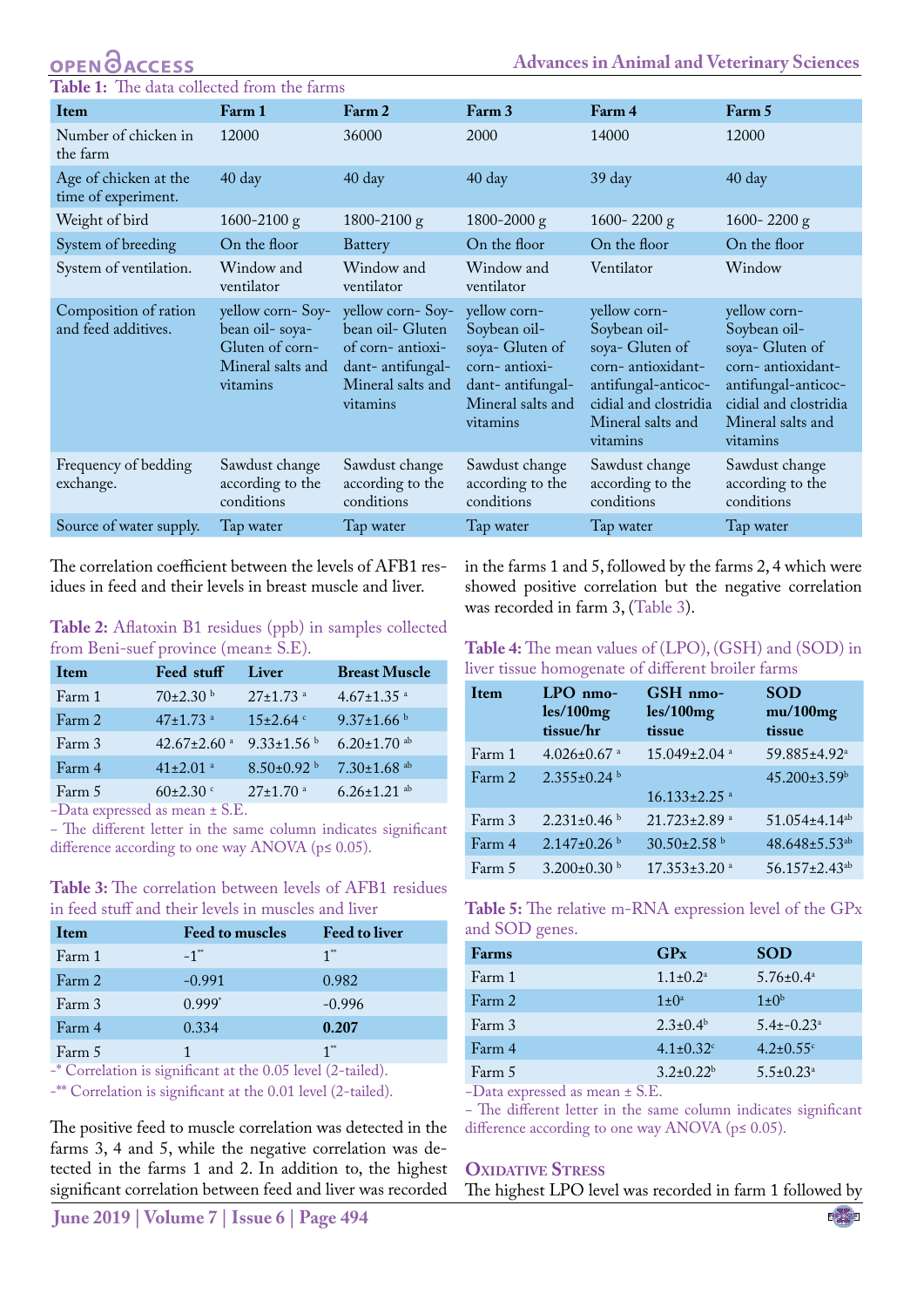## **OPEN GACCESS**

**Advances in Animal and Veterinary Sciences**

5, 2, 3 and 4 respectively. The GSH were low in farm 1, 2, 5, 3 and finally 4 respectively. While, the SOD was high in farm 1, 5, 3, 4 then farm 2 respectively, [\(Table 4](#page-2-3)).

The relative mRNA expression levels of GPx and SOD: The results of relative m-RNA levels of both SOD and GPx were shown in [Figure 1](#page-3-0) and [Table 5.](#page-2-4) Up-regulation of the studied genes were detected in farm 3,4 and 5 for the GPx and in farms 1,3,4 and 5 for the SOD genes.



<span id="page-3-0"></span>**Figure 1:** Agarose gel Electrophoresis of the PCR products for the examined genes. Lane Lane 1: farm1; lane 2: farm 2; lane 3: farm 3: lane 4: farm 4; lane 5: farm5.

## **Discussion**

AFB1 is the most toxic agent of aflatoxins and it is categorized as a human carcinogen [\(Talebi et al., 2011](#page-5-3)). AFB1 is known in experimental humans and animals as the most potent hepatocarcinogen ([Lopez et al., 2002](#page-4-14)). Significantly, the cell-mediated immunity was reduced in chicks fed on ration contaminated with (2 ppm) Aflatoxin B1 ([Ned](#page-5-4)[eljković-Trailović et al., 2004;](#page-5-4) [Verma et al., 2004\)](#page-5-5).

At this study, the highest results of AFB1 in feedstuff samples were recorded in farm 1 and5 and the same results were detected by [Alkhalaf et al. \(2010\)](#page-4-15), [Mngadi et](#page-4-16) [al. \(2008\)](#page-4-16) and [Azab et al. \(2005\)](#page-4-17). However, [Khalil et al.](#page-4-18) [\(2015\)](#page-4-18) reported the lower levels of AFB1 in the feed. The differences in the prevalence and levels of contamination of aflatoxins in poultry feed depend on a number of factors such as the geographical area, climatic conditions, storage conditions, type of raw material andthe damage of the grains by insects ([Rashid et al., 2012](#page-5-6)).

Consequently, high levels of AFB1 in feed samples led tohighlevels of AFB1 in liver and muscle samples respectively. Similar results were recorded in the liver and muscle [\(Faten et al., 2016](#page-4-19); [Eleftheriadou et al., 2004\)](#page-4-20) whereas, the higher results of AFB1 residues were reported in liver and muscle samples [\(Begum et al., 2001\)](#page-4-21) while [Saqer,](#page-5-7) [\(2013\)](#page-5-7) and [Zahid et al. \(2010\)](#page-5-8) detected the lower average of AFB1 in liver and muscles.Our results were in accordance with the positive correlation between feed and liver whereas, the correlation between feed and muscle showed

a direct relationship ([Hussain et al. 2010](#page-4-22)).

Low qualified, poor hygienic handling of chicken carcasses and improper evisceration lead to an increase in the bacterial count. In addition, bad chilling cause mold contamination and food spoilage enhanced toxins production as aflatoxins (Martín-Sánchez et al., 2011).

AFB1 caused ROS production and lipid peroxidation ([Farombi et al., 2005](#page-4-23)). The enzymatic antioxidants are the major determinants of the antioxidant status of the cell ([Verma and Nair, 2001](#page-5-9)). SOD, and GPx are vital antioxidant enzymes responsible for scavenging ROS.We recorded up-regulation the SOD and GPx genes. The increases in the expression level were correlated to AFB1 concentration in feed and muscle samples. The GSH-Px, SOD were markedly decreased in the AFB1 group ([Wang et al.,](#page-5-10)  [2013](#page-5-10)). The elevated expression of the hepatic SOD and GPx genes might reduce the conjugation of the reactive metabolites by the hepatocytes.

Our results were supported by the detection of LPO, GSH and SOD in the homogenized liver. The LPO results offarms 1, 2 and 5 were higher than other farms which might be due to higher levels of AFB1in liverat these farms. Our findings agreed with those of [Hou et al. \(2013\)](#page-4-24); [Yang et](#page-5-11)  [al. \(2012\)](#page-5-11). The increased LPO levels may lead to depletion of non-enzymatic antioxidants ([Salem et al., 2018](#page-5-12)). The GSH is mainly responsible for converting oxidized glutathione into reduced glutathione, and increased GSH activity means that reduced glutathione is increased ([Yang](#page-5-11)  [et al., 2012](#page-5-11)). The levels of AFB1 increased the SOD levels and which is in accordance with Gökhan et al. (2005) and disagreed with [Hou et al. \(2013\)](#page-4-24) who detected low levels of SOD associated toAFB1 contamination.The SOD plays a vital role in the conversion of  $O^{2}$ -into  $H_2O_2$  thus; the increase in SOD might be attributed to the removal of increased oxygen free radicals in AFB1 contamination ([Yang et al., 2012](#page-5-11)).

## **Conclusion**

The detected concentrations of aflatoxin B1 in feedstuff, muscles and liver samples were higher than the permissible limits. The AFB1 elevated the LPO and SOD and decreased the GSH activity. In addition, up-regulation of both SOD and GPx genes were detected in positive correlations with AFB1 levels.

## **Conflict of interest**

The authors declare that they have no conflict of interests.

**June 2019 | Volume 7 | Issue 6 | Page 495**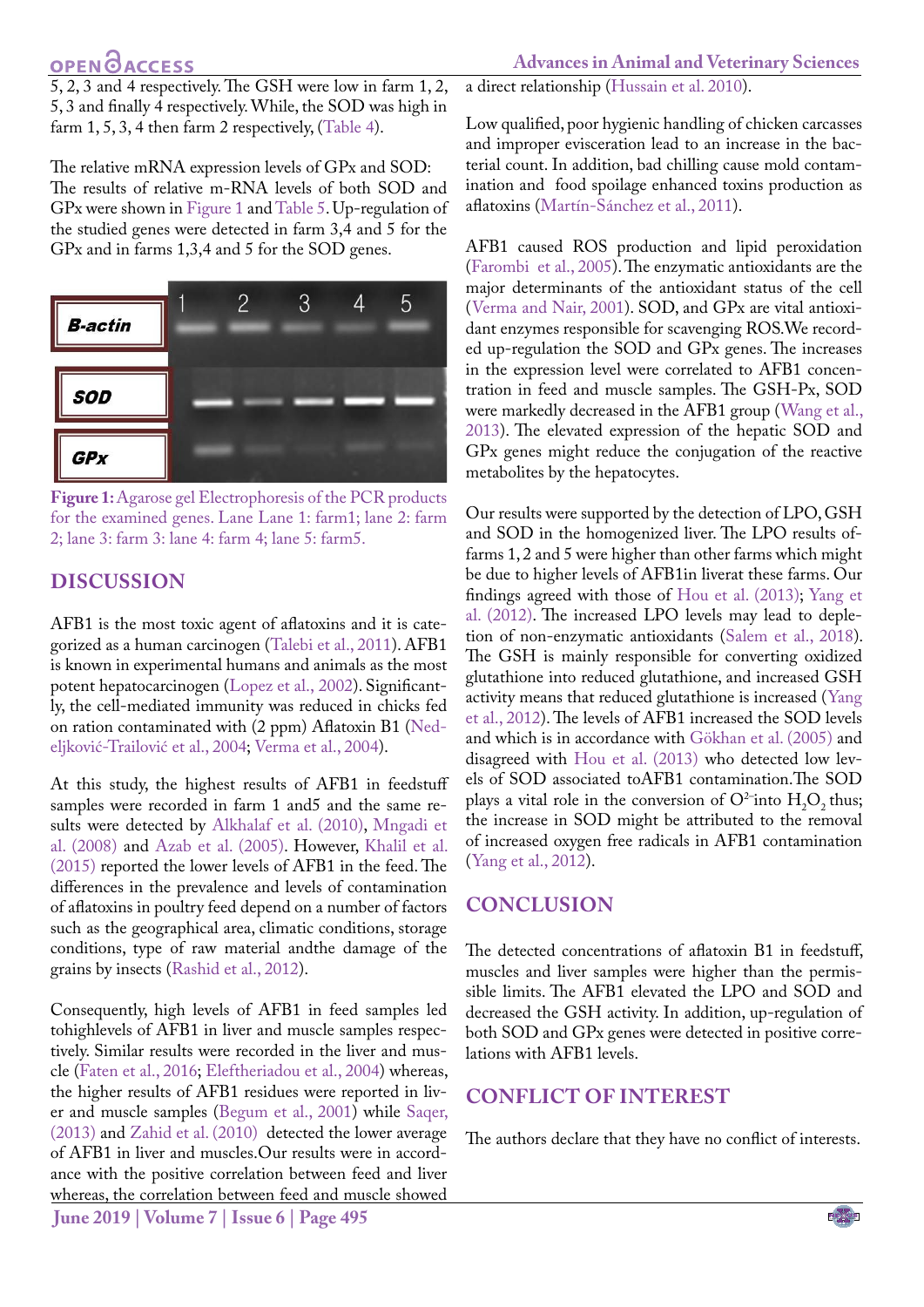## **OPENOACCESS Authors' contributions**

<span id="page-4-5"></span>Broiler Chickens. Turk. J. Vet. Anim. Sci. 29: 701-707.

All authors contributed equally in the planning of the study, drafting the manuscript. All of them approve the final version of the article.

## **References**

- <span id="page-4-9"></span>• Abdel Aziz RL, Abdel-Wahab A, Abo El-Ela FI, Ibrahim MA, Khalil A-TAY (2018). Dose- dependent ameliorative effects of quercetin and L-Carnitine against atrazine- induced reproductive toxicity in adult male Albino rats. Biomed. Pharmacother. 102: 855-864. [https://doi.org/10.1016/j.]( https://doi.org/10.1016/j.biopha.2018.03.136 ) [biopha.2018.03.136]( https://doi.org/10.1016/j.biopha.2018.03.136 )
- <span id="page-4-10"></span>• Afifi NA, Ibrahim MA, Galal MK (2018). Hepatoprotective influence of quercetin and ellagic acid on thioacetamideinduced hepatotoxicity in rats. Can. J. Physiol. Pharmacol. 96(6):624-629. [https://doi.org/10.1139/cjpp-2017-0651](https://doi.org/10.1139/cjpp-2017-0651 )
- <span id="page-4-15"></span>• Alkhalaf NA, Osman AK, Salama KA (2010). Monitoring of aflatoxins and heavy metals in some poultry feeds. African J. Food Sci. 4: 192-199.
- <span id="page-4-17"></span>• Azab RM, Tawakkol WM, Hamad AM, Abou-Elmagd MK, El-Agrab H M, Refai MK (2005). Detection and estimation of aflatoxin B1 in feeds and its biodegradation by bacteria and fungi. Egypt. J. Natural Toxins. 2: 39-56.
- <span id="page-4-21"></span>• Begum F, Rehman A, Maliha G, Nuzhat J (2001). Distribution of aflatoxin B1 from poultry feed to different body tissues of broilers. Pak. Vet. J. 21: 121-123.
- <span id="page-4-7"></span>• Beutler E, Duron O, Kelly BM (1963). Improved method for the determination of blood glutathione. J. Lab. Clin. Med. 61: 882-888.
- <span id="page-4-1"></span>• Bryden WL (2012). Mycotoxin contamination of the feed supply chain: Implications for animal productivity and feed security. Anim. Feed Sci. Technol. 173(1): 134-158. [https://](https://doi.org/10.1016/j.anifeedsci.2011.12.014 ) [doi.org/10.1016/j.anifeedsci.2011.12.014](https://doi.org/10.1016/j.anifeedsci.2011.12.014 )
- <span id="page-4-3"></span>• Daniela EM, Ionelia T (2012). Overview on aflatoxins and oxidative stress. Informa Healthcare USA, Inc. [https://doi.](https://doi.org/10.3109/15569543.2012.730092 ) [org/10.3109/15569543.2012.730092](https://doi.org/10.3109/15569543.2012.730092 )
- <span id="page-4-20"></span>• Eleftheriadou A, Kaniou I, Mouratidou T, Moumtzis A, Libitakis N (2004). Tracing and quantitative evaluation of aflatoxins (B1, B2, G1, G2) in animal feeds and fattening chickens. Arch. Food. Hyg. 55: 16- 18.
- • European Commision (2003). Commision Directive 2003/100/ EC OF 31 October 2003 amending Annex 1 to Directive 2002/32/EC of the European Parliament and of the Council on undesirable substances in animal feed. Off. J. Eur. Commun. l(46): 33-37.
- • European Commission Regulation (EC) NO 1881/2006 (of 19 December 2006). Setting Maximum Levels for Certain Contaminants in Foodstuffs, Official Journal of the European Union Series L. No. 364: 5-24.
- <span id="page-4-23"></span>• Farombi EO, Adepoju BF, Ola-Davies OE, Emerole GO (2005). Chemoprevention of aflatoxin B1-induced genotoxicity and hepatic oxidative damage in rats by kolaviron, a natural biflavonoid of Garcinia kola seeds. Eur. J. Cancer. Prev. 14: 207-214. [https://doi.org/10.1097/00008469-200506000-](https://doi.org/10.1097/00008469-200506000-00003 ) [00003](https://doi.org/10.1097/00008469-200506000-00003 )
- <span id="page-4-19"></span>• Faten SH, Mousa MM, Mahomud AH, Wafaa MH, Fatma HA (2016). Aflatoxins residues in chicken and turkey tissues. Benha Vet. Med. J. 31(2): 130-135.
- • Gökhan E, Mehmet A, Ender Y, Fatma S, Dinç E, Levent A (2005). The Effects of Aflatoxins on Oxidative Stress in
- Halliwell B, Gutteridge JMC (2007). Free Radicals in Biology and Medicine. Fourth Edition, Oxford University Press, Oxford, UK.
- <span id="page-4-6"></span>• Hansen TJ (1993). Quantitative testing for mycotoxins, VICAM, American Association of cereal. Chemists. Inc. 38/5-8.
- <span id="page-4-2"></span>• Hassan AM, Youssef AI, Reddy PG (2012). Ochratoxin-A and Mold in Some Broiler Farms of Ismailia, Egypt and Evaluation of Common Mycotoxin Binders. Int. J. Poult. Sci. 11(4): 288-293.<https://doi.org/10.3923/ijps.2012.288.293>
- <span id="page-4-4"></span>• Hossam El-Din MO (2013). Mycotoxins-Induced Oxidative Stress and Disease. INTECH, Chapter 3.
- <span id="page-4-24"></span>• Hou Y-J, Zhao Y-Y, Xiong B, Cui X-S, Kim N-H (2013). Mycotoxin-Containing Diet Causes Oxidative Stress in the Mouse. PLoS ONE. 8(3): e60374 [.https://doi.org/10.1371/](https://doi.org/10.1371/journal.pone.0060374 ) [journal.pone.0060374](https://doi.org/10.1371/journal.pone.0060374 )
- <span id="page-4-22"></span>• Hussain Z, Khan MZ, Khan A, Javed I, Saleemi MK, Mahmood S, Asi MR (2010). Residues of aflatoxin B1 in broiler meat: effect of age and dietary aflatoxin B1 levels. Food Chem. Toxicol. 48:3304-3307[. https://doi.org/10.1016/j.]( https://doi.org/10.1016/j.fct.2010.08.016 ) [fct.2010.08.016]( https://doi.org/10.1016/j.fct.2010.08.016 )
- <span id="page-4-12"></span>•Ibrahem MD, Ibrahim MA (2014). The potential effects of Spirulina platensis (Arthrospira platensis) on tissue protection of Nile tilapia (Oreochromis niloticus) through estimation of P53 level. J. Adv. Res. 5(1):133-6[. https://doi.]( https://doi.org/10.1016/j.jare.2013.03.009 ) [org/10.1016/j.jare.2013.03.009]( https://doi.org/10.1016/j.jare.2013.03.009 )
- • Inger V, Eva S, Claus-Peter C (2011). The Carry-Over of Mycotoxins in Products of Animal Origin with Special Regard to Its Implications for the European Food Safety Legislation. Food Nutr. Sci. 2: 852-867. [https://doi.](https://doi.org/10.4236/fns.2011.28117 ) [org/10.4236/fns.2011.28117](https://doi.org/10.4236/fns.2011.28117 )
- <span id="page-4-11"></span>• Kamel S, Ibrahim M, Awad ET, El-Hindi HMA, Abdel-Aziz SA (2018). Differential expression of CYP2j2 gene and protein in Camelus dromedarius. J. Biol. Regul. Homeost. Agents. 32(6):1473-1477.
- <span id="page-4-18"></span>• Khalil A, Alkhalaileh NI, Anas A, Abdur-Rahman AA, Saqer MH (2015). Occurrence of Aflatoxin B1 in Poultry Feed and Feed Ingredients in Jordan Using ELISA and HPLC. American-Eurasian J. Toxicol. Sci. 7(4): 316-320.
- <span id="page-4-14"></span>• Lopez C, Ramos L, Bulacio L, Ramadan S, Rodriguez F (2002). Aflatoxin B1 content in patients with hepatic diseases. Medicina. 62(4): 313-316.
- <span id="page-4-8"></span>• Marklund S, Marklund G (1974). Involvement of the superoxide anion radical in the autoxidation of pyrogallol and convenient assay for super-oxide dismutase. Eur. J. Biochem. 47: 469-474. [https://doi.org/10.1111/j.1432-1033.1974.](https://doi.org/10.1111/j.1432-1033.1974.tb03714.x ) [tb03714.x](https://doi.org/10.1111/j.1432-1033.1974.tb03714.x )
- • Martín-Sánchez AM, Chaves-López C, Sendra E, Sayas E, Fenández-López J, Pérez-Álvarez JA (2011). Lipolysis, proteolysisand sensory characteristics of a Spanish fermented dry-cured meat product (salchichón) with oregano essential oil used as surface moldinhibitor. Meat. Sci. 89: 35-44. [https://doi.org/10.1016/j.meatsci.2011.03.018](https://doi.org/10.1016/j.meatsci.2011.03.018 )
- <span id="page-4-16"></span>• Mngadi PT, Govinden R, Odhav B (2008). Co-occurring mycotoxins in animal feeds. African J. Biotechnol. 7: 2239- 2243.
- <span id="page-4-13"></span>• Morgan A, Ibrahim MA, Noshy PA (2017). Reproductive toxicity provoked by titanium dioxide nanoparticles and the ameliorative role of Tiron in adult male rats. Biochem. Biophys. Res. Commun. 486(2):595-600. [https://doi.](https://doi.org/10.1016/j.bbrc.2017.03.098 ) [org/10.1016/j.bbrc.2017.03.098](https://doi.org/10.1016/j.bbrc.2017.03.098 )
- <span id="page-4-0"></span>• Nahla EF, Mahmoud ME, Radi AM, Wael FE, Samy AE